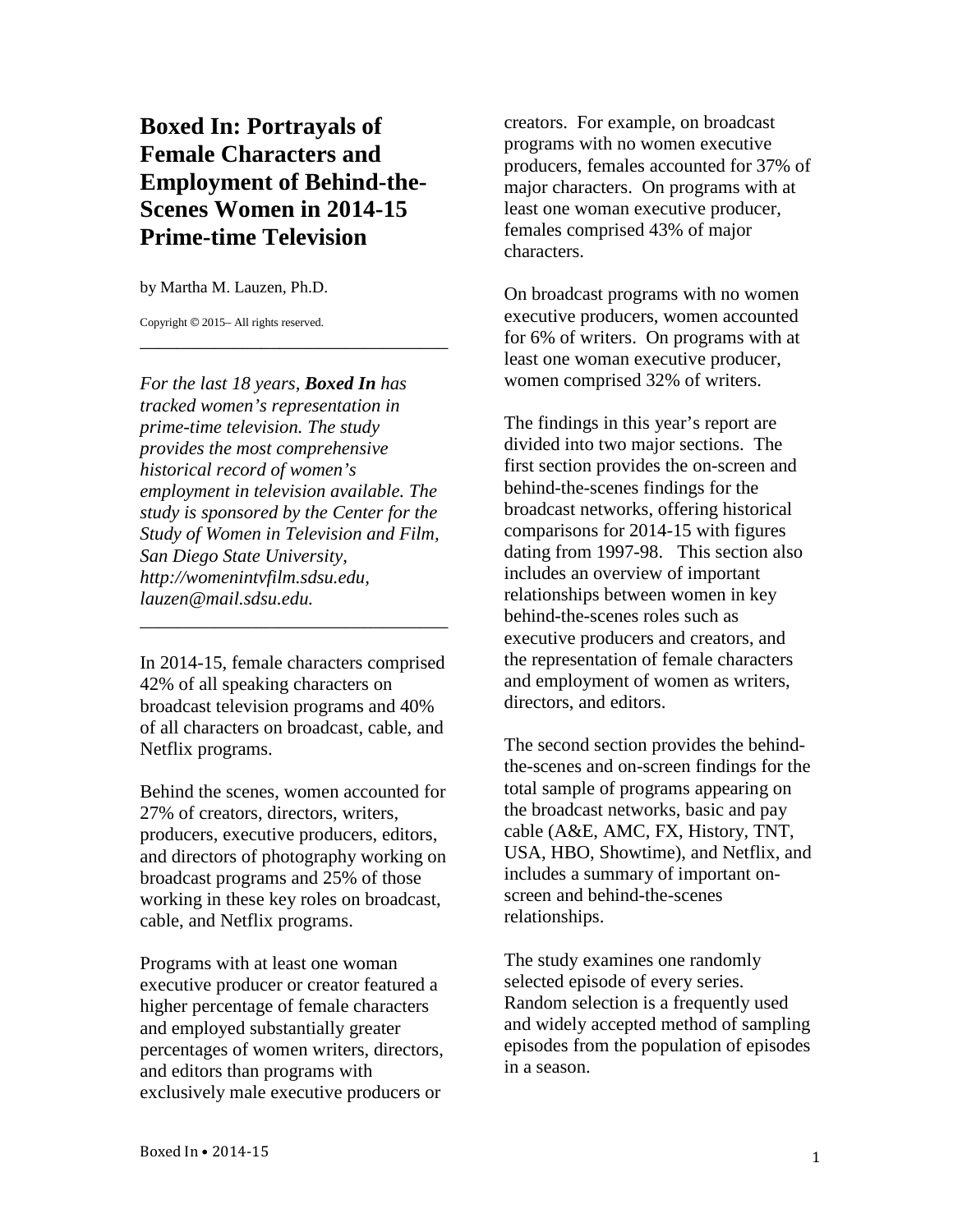### *Findings for Broadcast Networks*

### *Females On Screen*

•42% of all speaking characters and 42% of major characters were female in 2014- 15. This represents no change from 2013-14, but an increase of 3 percentage points from 1997-98 (see Figure 1).

•Programs airing on ABC featured the highest percentage of female characters (45%), followed by CW (43%), NBC and Fox (40%), and CBS (39%).

## *Figure 1. Historical Comparison of Percentages of Female Characters on Broadcast Network Programs*



•Reality programs were more likely to feature female characters than programs in other genres. Females comprised 47% of characters on reality programs, 41% of characters on situation comedies, and 40% of characters on dramas.

•Female characters continue to be portrayed as younger than their male counterparts. The majority of female characters were in their 20s and 30s (60%), whereas the majority of male characters were in their 30s and 40s  $(55\%)$ .

•Female characters experience a precipitous decline in numbers from their 30s to their 40s. 31% of female characters were in their 30s but only 18% were in their 40s. Male characters also experience a decline but it is not as dramatic (from 30% to 25%).

•Few female or male characters age past 60. Only 2% of female and 4% of male characters were in their 60s or above.

•77% of female characters were white, 15% were African-American, 3% were Latina, 4% were Asian, and 1% were of some other race or ethnicity.

•Viewers were less likely to know the occupational status of female characters than male characters. 35% of female characters but only 24% of male characters had an unknown occupational status.

### *Women Behind the Scenes*

•In 2014-15, women comprised 27% of all individuals working as creators, directors, writers, producers, executive producers, editors, and directors of photography. This represents no change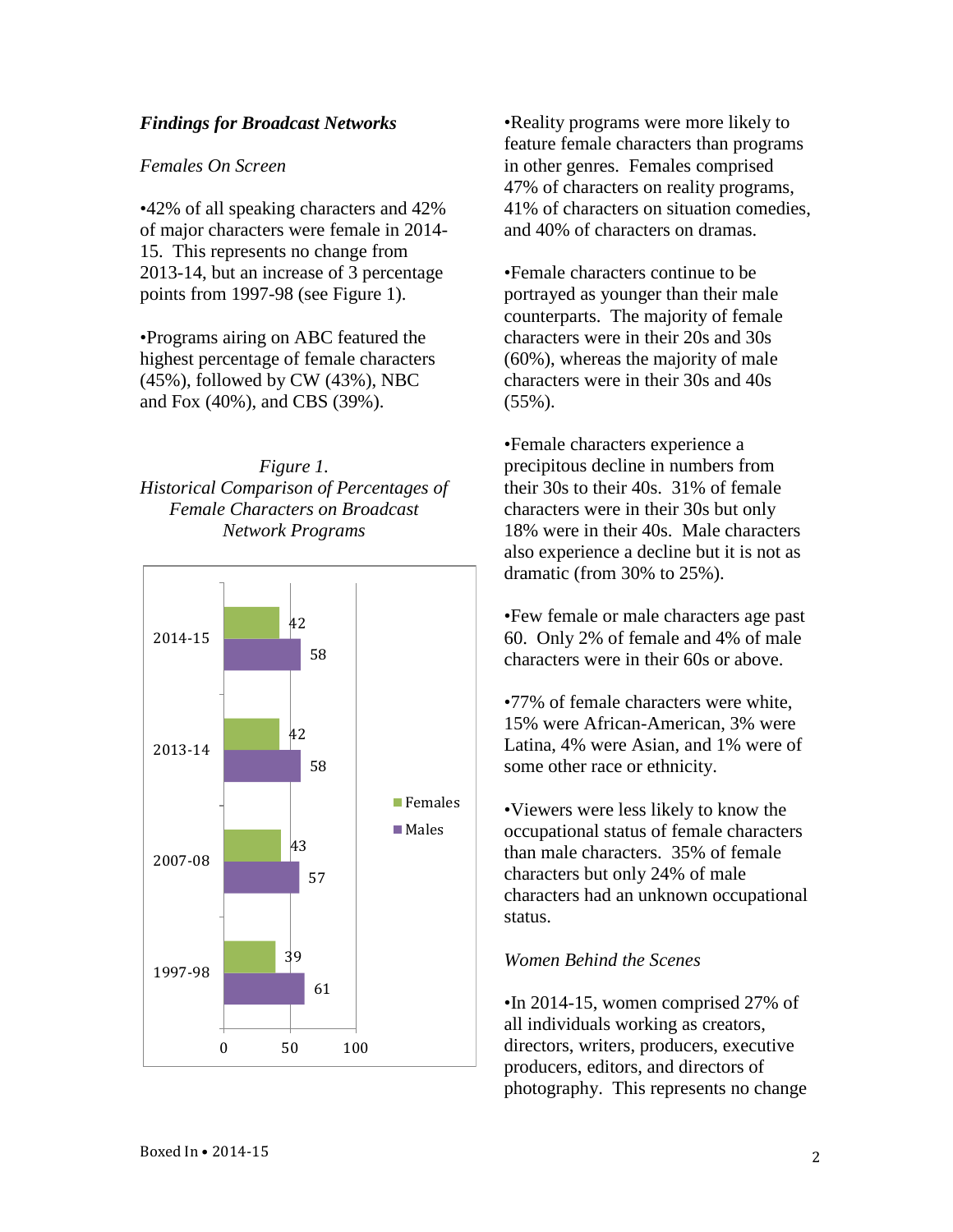from 2013-14 and an increase of 6 percentage points since 1997-98 (see Figure 2).

•Overall, women fared best as producers (38%), followed by writers (26%), executive producers (26%), creators (23%), editors (21%), directors (14%), and directors of photography (2%) (see Figure 3).

•45% of programs employed 4 or fewer women in the roles considered. Only 4% of programs employed 4 or fewer men.

*Figure 2. Historical Comparison of Women Working Behind the Scenes on Broadcast Network Programs*

percentage points from 2013-14 and an increase of 5 percentage points from 1997-98.

•Women accounted for 26% of executive producers. This represents an increase of 3 percentage points from 2013-14 and an increase of 7 percentage points since 1997-98.

•Women comprised 38% of producers. This represents a decrease of 5 percentage points from 2013-14, and represents an increase of 9 percentage points since 1997-98.

*Figure 3. Historical Comparison of Percentages of Behind-the-Scenes Employment of Women by Role on Broadcast Network Programs*





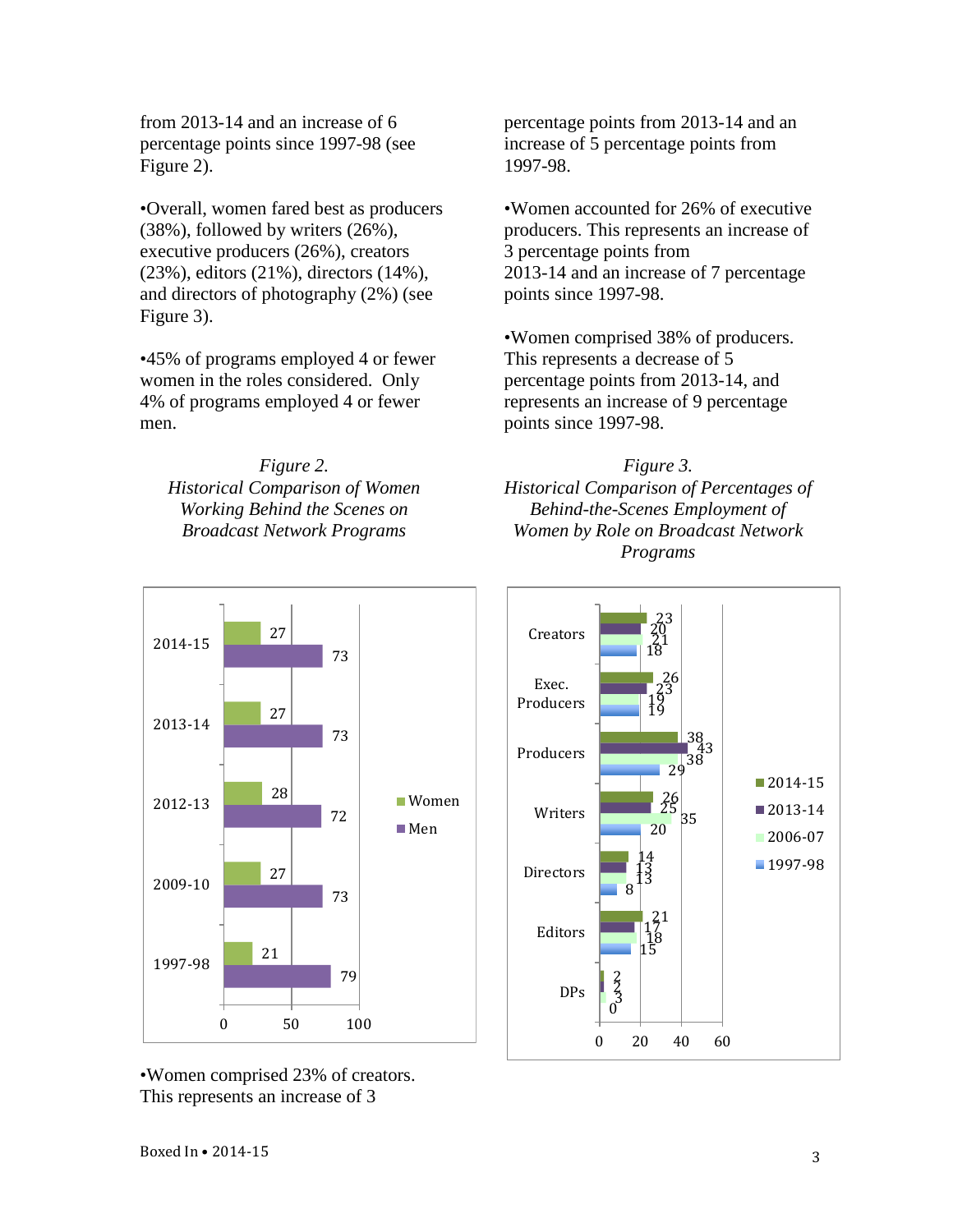•Women accounted for 26% of writers. This represents an increase of 1 percentage point from 2013-14 and an increase of 6 percentage points since 1997-98.

•Women comprised 14% of directors. This represents an increase of 1 percentage point from 2013-14, and an increase of 6 percentage points since 1997-98.

•Women accounted for 21% of editors. This represents an increase of 4 percentage points from 2013-14, and an increase of 6 percentage points since 1997-98.

•Women comprised 2% of directors of photography. This represents no change from 2013-14 and an increase of 2 percentage points since 1997-98.

•70% of the episodes considered had no female creators, 86% had no female directors, 70% had no female writers, 78% had no female editors, and 98% had no female directors of photography.

### *Important Relationships*

•Broadcast programs with at least one woman executive producer featured more female characters and employed more women directors, writers, and editors than programs with no women executive producers (see Figure 4).

•On programs with at least one woman executive producer, females comprised 43% of major characters. On programs with no women executive producers. females accounted for 37% of characters.

•On programs with at least one woman executive producer, women accounted for 32% of writers, compared to 6% of writers on programs with no women executive producers.

•On programs with at least one woman executive producer, women accounted for 15% of directors, compared to 9% of directors on programs with no women executive producers.

*Figure 4. Comparison of Programs with At Least One Woman Executive Producer and Programs with No Women Executive Producers*

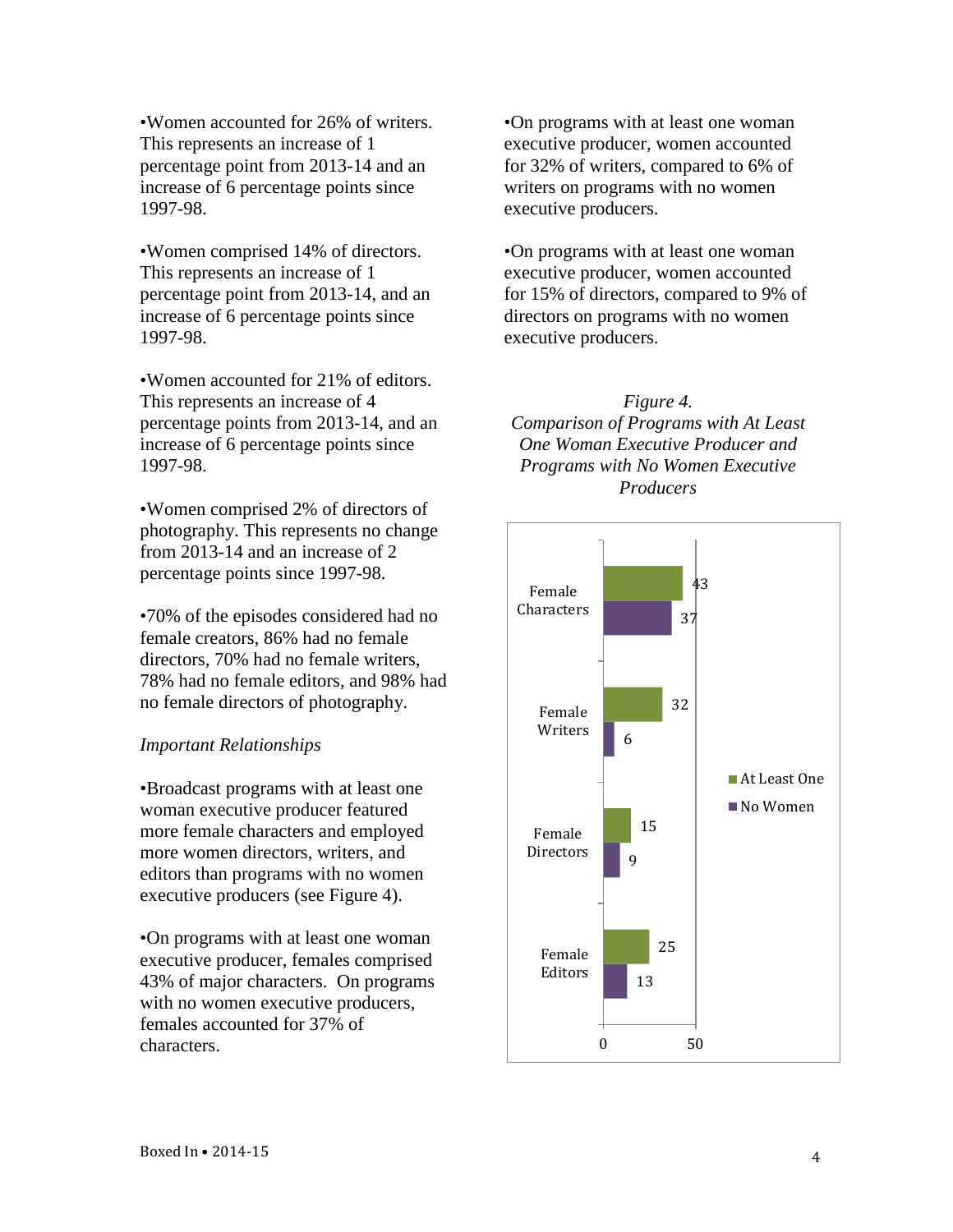•On programs with at least one woman executive producer, women accounted for 25% of editors. On programs with no women executive producers, women comprised 13% of editors.

•Programs with at least one woman creator featured more female characters and employed more women directors, writers, and editors than programs with no women creators.

•On programs with at least one woman creator, females accounted for 45% of major characters. On programs with no women creators, females comprised 41% of major characters.

•On programs with at least one woman creator, women accounted for 50% of writers. On programs with no women creators, women comprised 15% of writers.

•On programs with at least one woman creator, women accounted for 23% of directors. On programs with no women creators, women comprised 10% of directors.

•On programs with at least one woman creator, women accounted for 36% of editors. On programs with no women creators, women comprised 14% of editors.

### *Findings for Broadcast Networks, Cable & Netflix Programs*

#### *On Screen Females*

•Females accounted for 40% of all speaking characters and 40% of major characters.

•78% of female characters were white,

13% were African American, 4% were Latina, 4% were Asian, and 1% were of some other race or ethnicity.

•The majority of female characters (60%) were in their 20s and 30s. The majority of male characters (57%) were in their 30s and 40s. The percentage of female characters drops dramatically from their 30s to their 40s. 32% of female characters were in their 30s but only 19% of female characters were in their 40s. Male characters experienced only a slight decline in numbers (from 29% to 28%).

•Male characters were much more likely than female characters to be seen working. 55% of male characters and 43% of female characters were seen at work and working.

#### *Behind-the-Scenes Women*

•Women comprised 25% of individuals in key behind-the-scenes roles on programs airing on the broadcast networks and cable channels, and available through Netflix in 2014-2015. This figure represents no change from 2013-14 and a decline of 1 percentage point from 2012-13.

•Women fared best as producers (38%), followed by writers (25%), executive producers (23%), creators (22%), editors (20%), directors (12%), and directors of photography (1%) (see Figure 5).

•57% of the programs employed 4 or fewer women. Only 5% of programs employed 4 or fewer men.

•Women comprised 22% of creators. This represents an increase of 3 percentage points from 2013-14.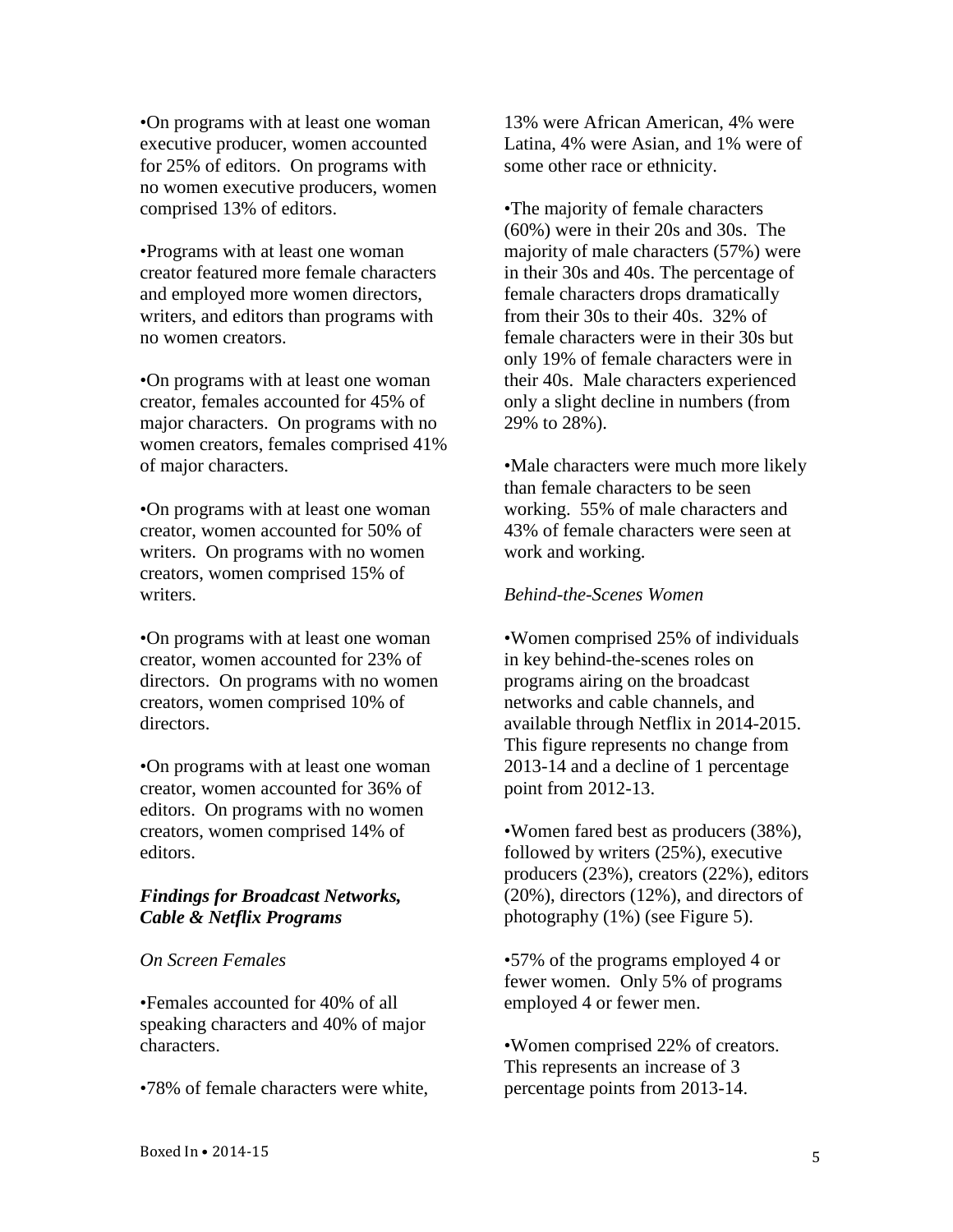*Figure 5. Historical Comparison of Percentages of Behind-the-Scenes Employment of Women by Role on Broadcast Network, Cable and Netflix Programs*



•Women accounted for 23% of executive producers. This represents an increase of 2 percentage points from 2013-14.

•Women comprised 38% of producers. This represents a decline of 2 percentage points from 2013-14.

•Women accounted for 25% of writers, a decline of 1 percentage point from 2013- 14.

•Women comprised 12% of directors. This represents a decrease of 1 percentage point from 2013-14.

•Women accounted for 20% of editors. This represents an increase of 4 percentage points from 2013-14.

•Women comprised 1% of directors of photography. This represents no change from 2013-14.

### *Important Relationships*

•Broadcast and cable programs with at least one woman executive producer featured more female characters and employed more women directors, writers, and editors than programs with no women executive producers.

•On programs with at least one woman executive producer, females comprised 42% of major characters. On programs with no women executive producers, females accounted for 35% of major characters.

•On programs with at least one woman executive producer, women comprised 12% of directors, compared with 11% of directors on programs with no women executive producers.

•On programs with at least one woman executive producer, women accounted for 32% of writers, compared with 8% on programs with no women executive producers.

•On programs with at least one women executive producer, women comprised